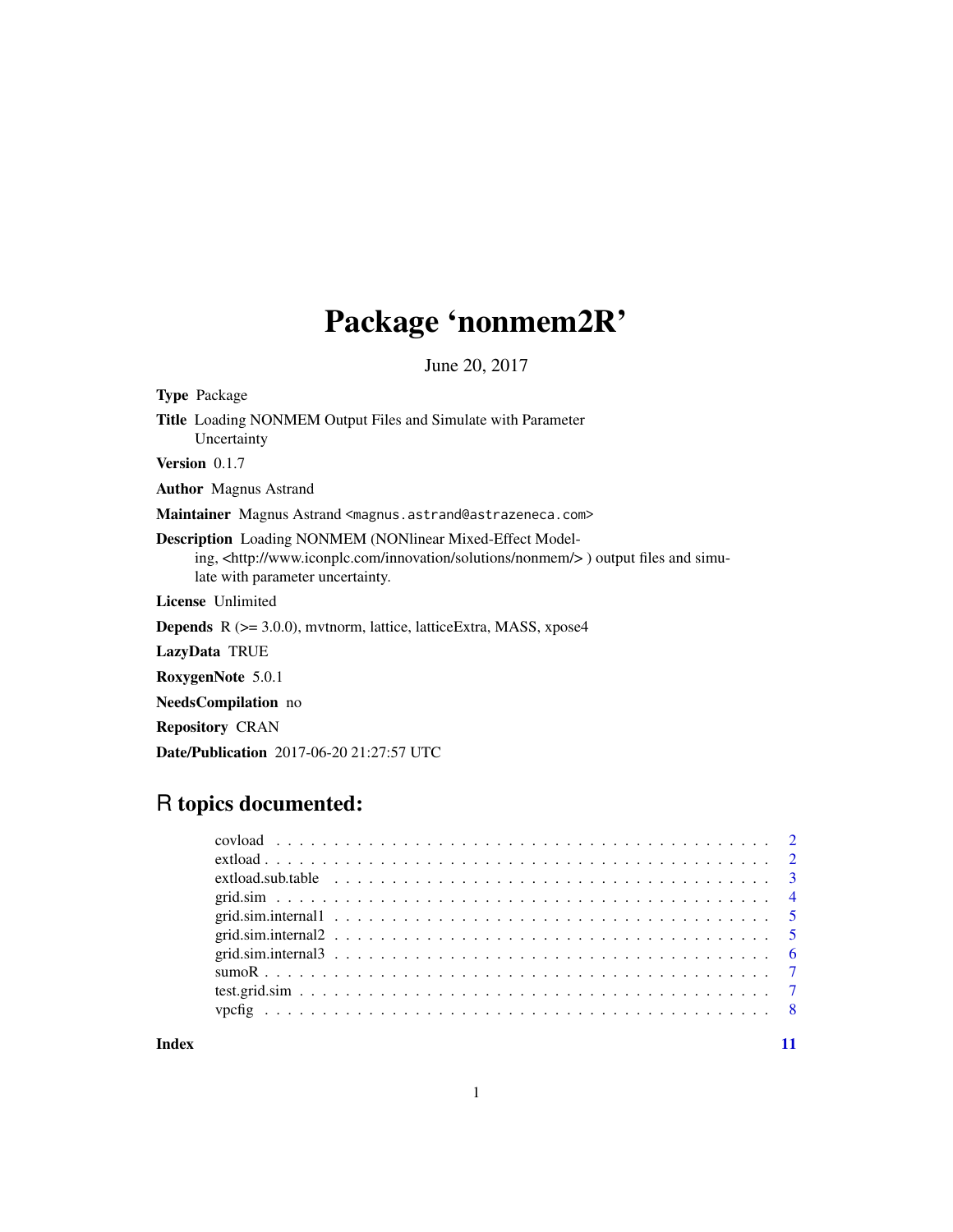<span id="page-1-0"></span>

# Description

Load the covariance matrix from a nonmem .cov output file. Either the covariance matrix of all THETA parameters (default) or the covariance matrix of all parameters, THETA, OMEGA and SIGMA.

#### Usage

covload(model, theta.only = T)

#### Arguments

| model      | name of the cov file without the .cov extension. model may include full or<br>relative path to the cov file. See examples. |  |  |
|------------|----------------------------------------------------------------------------------------------------------------------------|--|--|
| theta.only | return covariance matrix of theta's only (default)                                                                         |  |  |

#### Value

the covariance matrix

#### Examples

```
##### Load the .cov file "run001.cov"
# 1) Get path to the example file included in nonmem2R package
file1 <- system.file("extdata", "run001.cov", package = "nonmem2R")
# 2) Load the file using the covload function
covload(file1)
```
extload *Load final parameter values from a nonmem .ext output file.*

#### Description

Load parameter values from a nonmem .ext output file. For output files from FO, FOCE and IMP only the final parameter values are loaded. For output tables of MCMC and SAEM all parameter values from ITERATIONS>0 will be loaded unless positive.iterations=FALSE in case all the output from all iterations are loaded.

For ext-files with multiple table results either only the last table result is loaded (last.table.only=TRUE, default) or all table result are loaded (last.table.only=FALSE). All but the last table results are then returned as sub-lists to the last table result.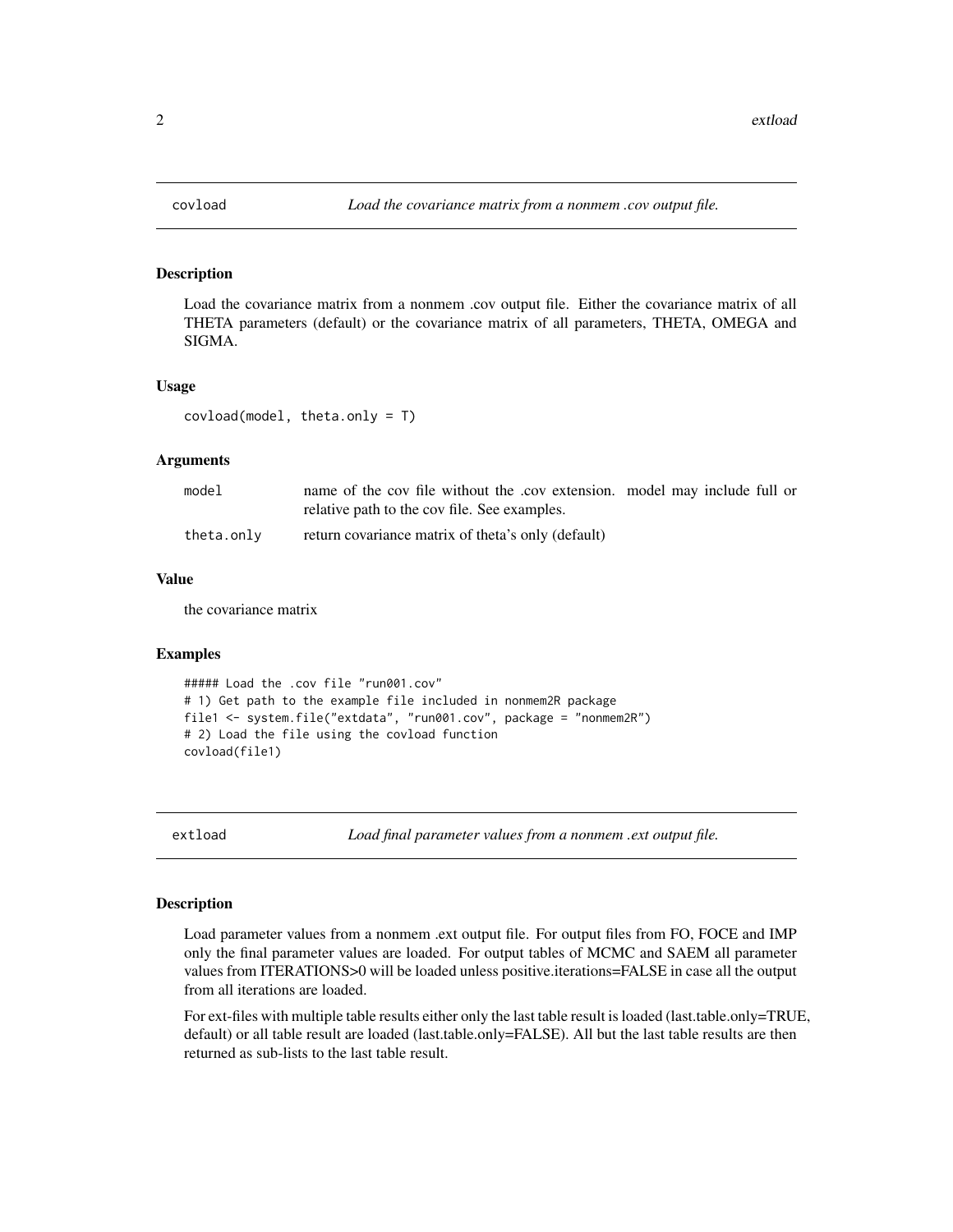#### <span id="page-2-0"></span>extload.sub.table 3

# Usage

```
extload(model, positive.iterations.only = T, last.table.only = T)
```
#### Arguments

| model                    | name of the ext file with or without the .ext extension. model may include full<br>or relative path to the ext file. See examples. |
|--------------------------|------------------------------------------------------------------------------------------------------------------------------------|
| positive.iterations.only |                                                                                                                                    |
|                          | Include only rows with ITERATIONS>0 from MCMC and SEAM table results<br>(default=TRUE)                                             |
| last.table.only          |                                                                                                                                    |
|                          | Include only the last table result for ext files with multiple table results                                                       |

# Value

Named list including theta, theta.sd, omega, omega.sd, sigma, sigma.sd, and ofv. Here .sd is the vector(matrix) with standard errors estimated parameter values in theta(omega & sigma).

For MCMC output files each object are matrixes.

#### Examples

```
##### Load the .ext file "run001.ext"
# 1) Get path to the example file included in nonmem2R package
file1 <- system.file("extdata", "run001.ext", package = "nonmem2R")
# 2) Load the file using the extload function
extload(file1)
```
extload.sub.table *Internal package function*

# Description

Internal package function

#### Usage

```
extload.sub.table(model, skip, nrows, positive.iterations.only)
```
#### Arguments

| model                    | model                    |
|--------------------------|--------------------------|
| skip                     | number of rows to skip   |
| nrows                    | number of rows to read   |
| positive.iterations.only |                          |
|                          | positive iterations only |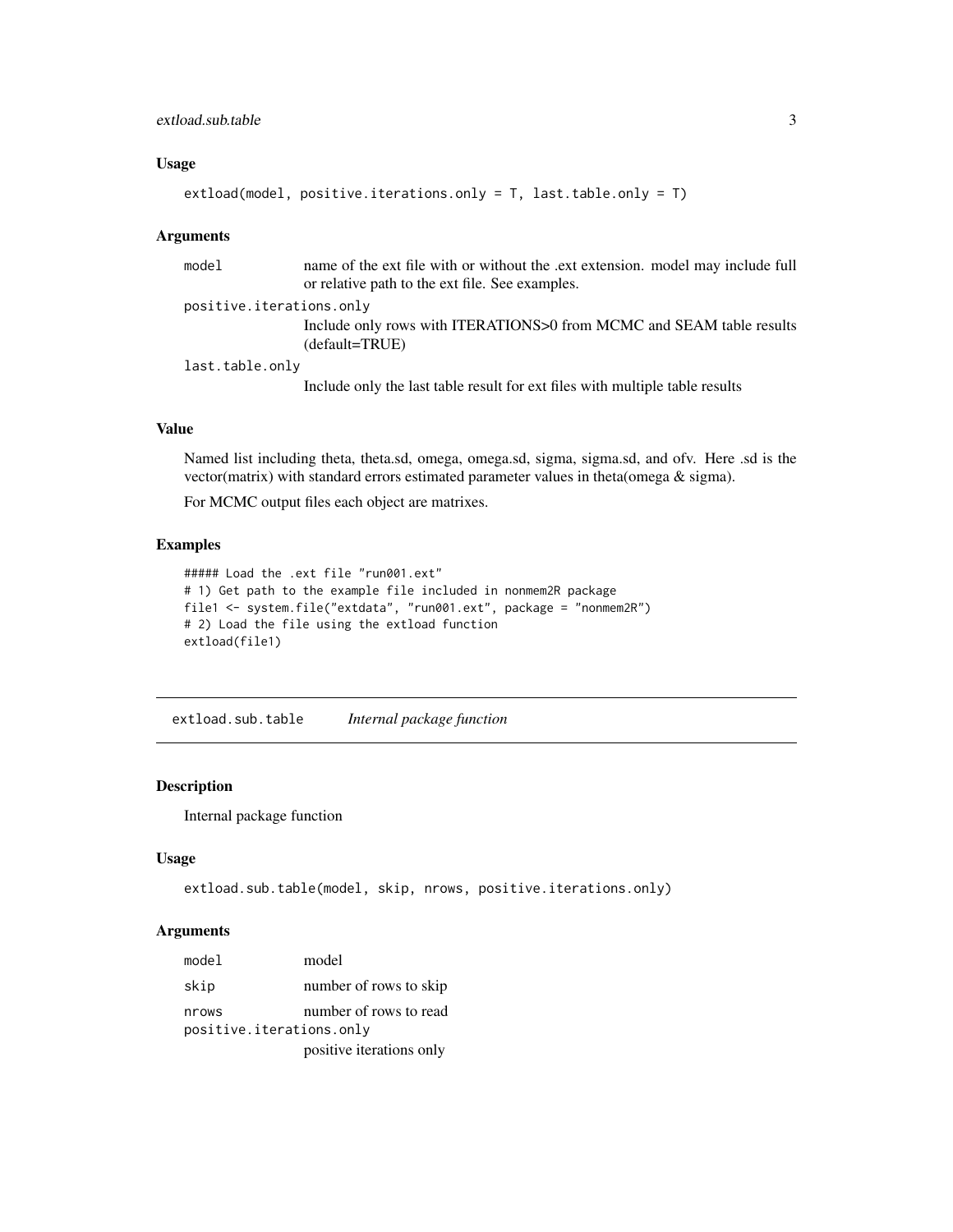#### <span id="page-3-0"></span>Value

Named list including theta, omega, sigma, and ofv. For MCMC output file each object are matrixes.

grid.sim *Combine fix grid and simulated grid based on multivariate normal distribution*

#### **Description**

grid.sim produce comparable output to mvnorm, however for methods 2 to 4 grid.sim make use of center and scaling, and or use a fix grid of values for one column of the output. The intended use of grid.sim is for computing confidence intervals (CI) for model predictions. Method 1 is the same as rmvnorm, however can handle cases of zero variances in sigma. Method 2 is method 1 followed by centering and scaling of the simulated matrix. Thus output when using method 2 always have sample mean and covariance equal to input parameters means and sigma. Method 3 is the same as method 1 however with one column having a fixed range of values rather than a simulated range of values. Method 4 is method 3 followed by centering and scaling of the simulated matrix. Thus output when using method 4 always have sample mean and covariance equal to input parameters means and sigma.

As the number of simulations (n) goes to infinity all methods in grid.sim are identical to mvnorm in that the sample covariance (mean) of the output will converge to the input covariance matrix sigma (vector means).

The advantage with methods 2 to 4 (over method 1 and rmvnorm) is that they provides more stable results, hence number of simulations can be reduced and still have equally stable results when used to represent parameter uncertainty and or population variability in model predictions.

#### Usage

grid.sim(n, means = NULL, sigma, grid.param = NULL, method = 4)

#### Arguments

| n          | Number of simulations                                                                                                                                                                                           |
|------------|-----------------------------------------------------------------------------------------------------------------------------------------------------------------------------------------------------------------|
| means      | vector of mean values                                                                                                                                                                                           |
| sigma      | covariance matrix                                                                                                                                                                                               |
| grid.param | the index of the parameter for which a fix grid (from qnorm) is used instead of a<br>simulated grid (rnorm). If grid.param=NULL (default) the fix grid will be used<br>for the parameter with largest variance. |
| method     | simulation method, default=4                                                                                                                                                                                    |

#### Value

row-matrix of parameters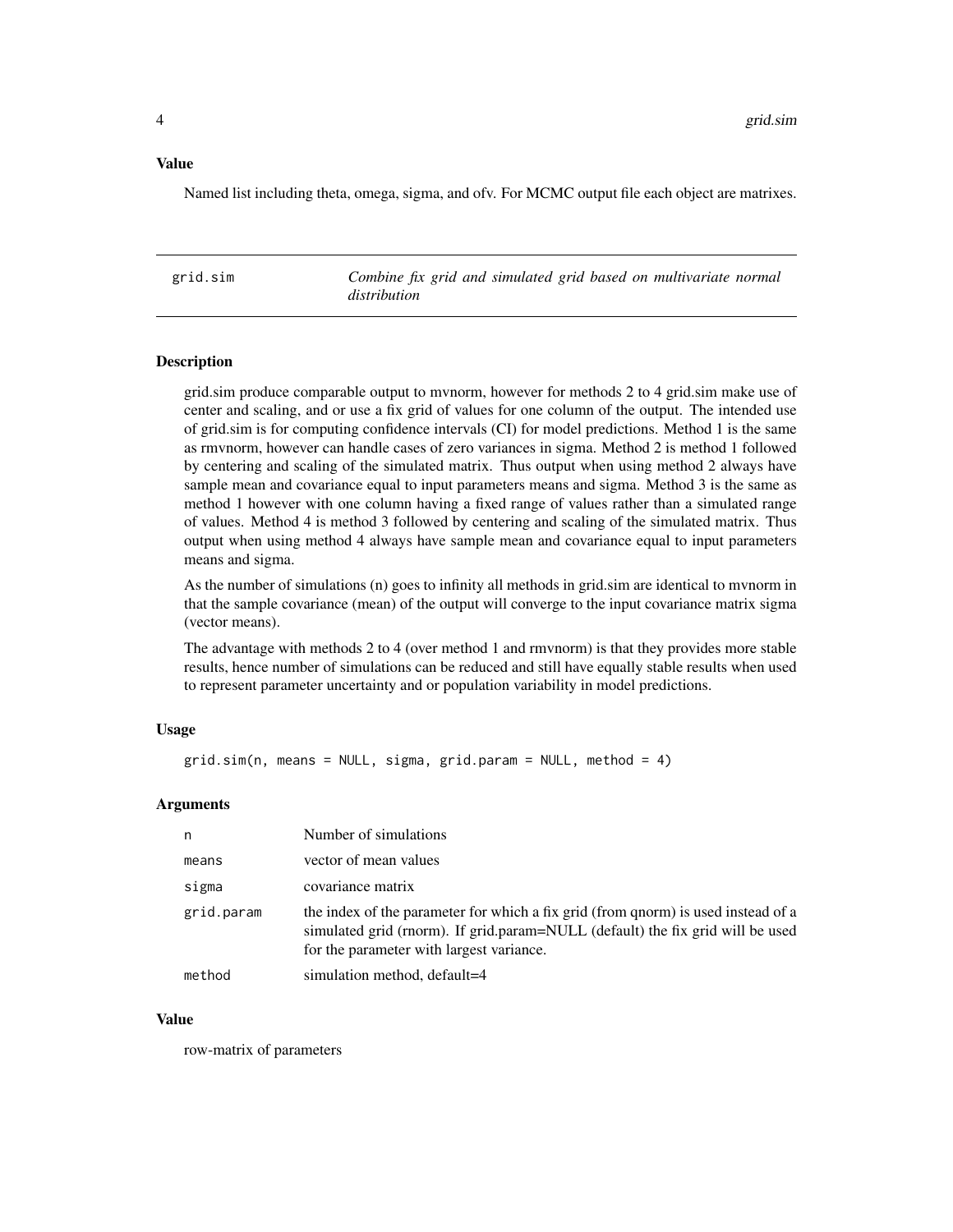# <span id="page-4-0"></span>grid.sim.internal1 5

# Examples

```
sigma<-matrix(c(1,0.5,0.5,2),ncol=2)
sim1<-grid.sim(1000,sigma=sigma)
pairs(sim1)
cov(sim1)
```
grid.sim.internal1 *Internal function*

# Description

Internal function

# Usage

```
grid.sim.internal1(n, means = NULL, sigma, grid.param = NULL,
 pure.sim = FALSE)
```
# Arguments

| n          | Number of simulations                                                                                                                                                                                           |
|------------|-----------------------------------------------------------------------------------------------------------------------------------------------------------------------------------------------------------------|
| means      | vector of mean values                                                                                                                                                                                           |
| sigma      | covariance matrix                                                                                                                                                                                               |
| grid.param | the index of the parameter for which a fix grid (from qnorm) is used instead of a<br>simulated grid (rnorm). If grid.param=NULL (default) the fix grid will be used<br>for the parameter with largest variance. |
| pure.sim   | Pure sim or use grid simulation                                                                                                                                                                                 |

# Value

row-matrix of parameters

grid.sim.internal2 *Internal function*

# Description

Internal function

#### Usage

```
grid.sim.internal2(n, means = NULL, sigma, grid.param = NULL)
```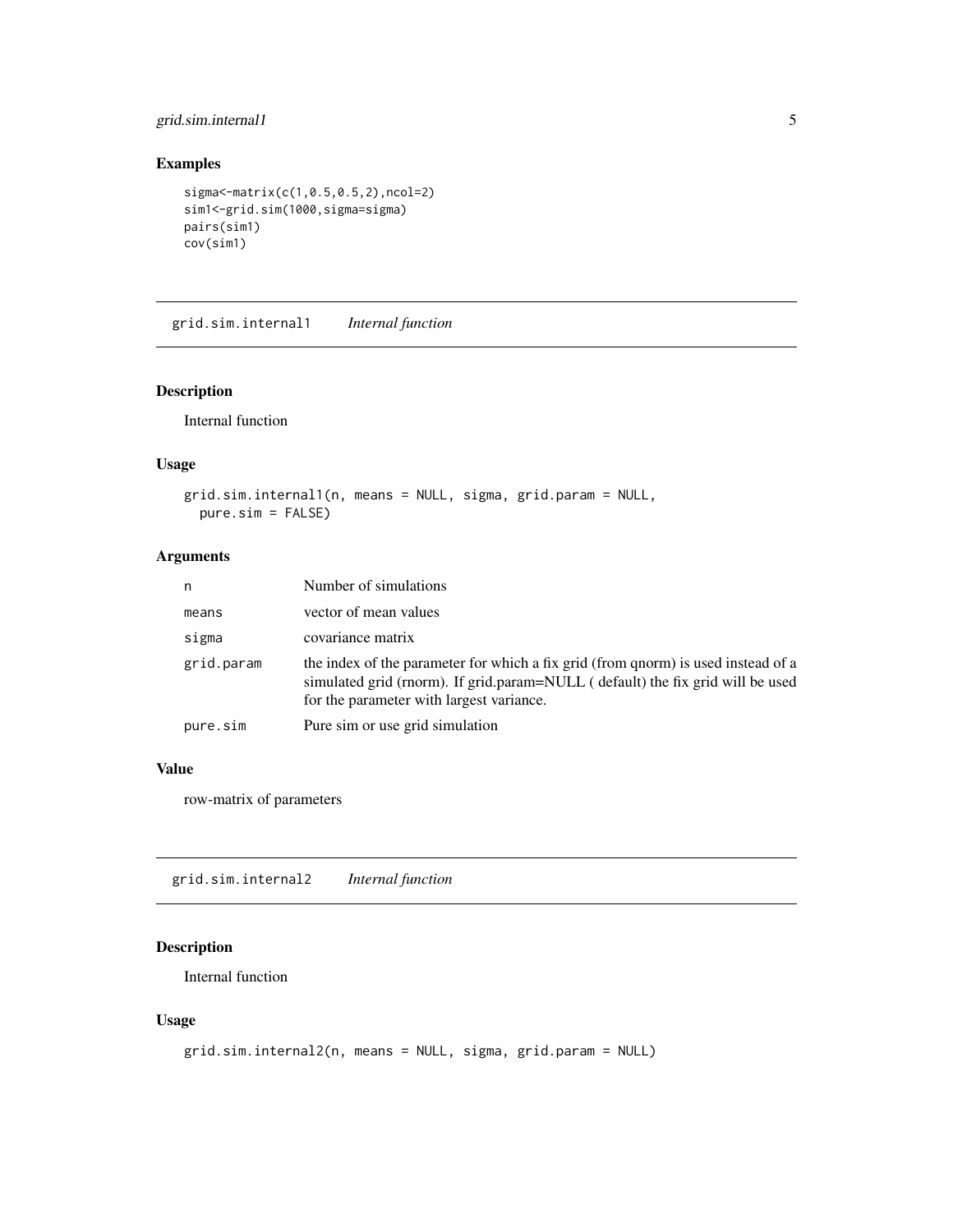# <span id="page-5-0"></span>Arguments

| n          | Number of simulations                                                                                                                                                                                           |
|------------|-----------------------------------------------------------------------------------------------------------------------------------------------------------------------------------------------------------------|
| means      | vector of mean values                                                                                                                                                                                           |
| sigma      | covariance matrix                                                                                                                                                                                               |
| grid.param | the index of the parameter for which a fix grid (from qnorm) is used instead of a<br>simulated grid (rnorm). If grid.param=NULL (default) the fix grid will be used<br>for the parameter with largest variance. |

# Value

row-matrix of parameters

grid.sim.internal3 *Internal function*

# Description

Internal function

# Usage

grid.sim.internal3(n, means = NULL, sigma)

# Arguments

| n     | Number of simulations |
|-------|-----------------------|
| means | vector of mean values |
| sigma | covariance matrix     |

# Value

row-matrix of parameters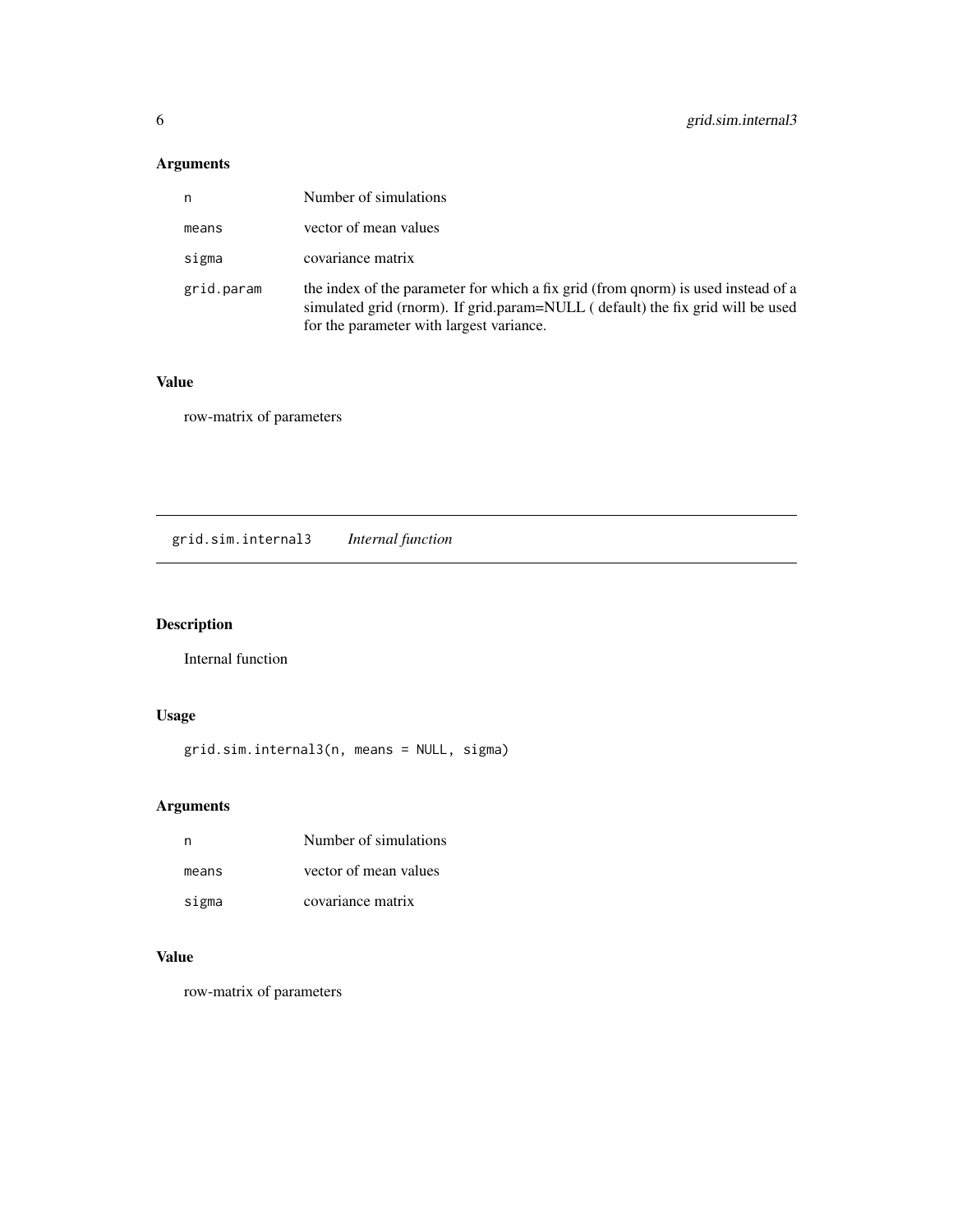<span id="page-6-0"></span>sumoR *Compile summary information of for NONMEM model based on the lst file, ext file, and the cov file.*

# Description

Compile summary information similar to that of the sumo PSN function, based on the NONMEM output files lst, ext, and if covariance setp was run, the cov file.

#### Usage

sumoR(model)

# Arguments

model name of the lst file without the .lst extension. model may include full or relative path to the lst file.

#### Value

named list of class sumoR

test.grid.sim *Function for testing grid.sim and compare with mvnorm*

# Description

Test grid.sim

# Usage

test.grid.sim(n = 1000, k = 1:4)

# Arguments

|   | number of simulations                        |
|---|----------------------------------------------|
| k | subset of parameters from a 4X4 sigma to use |

# Value

grapics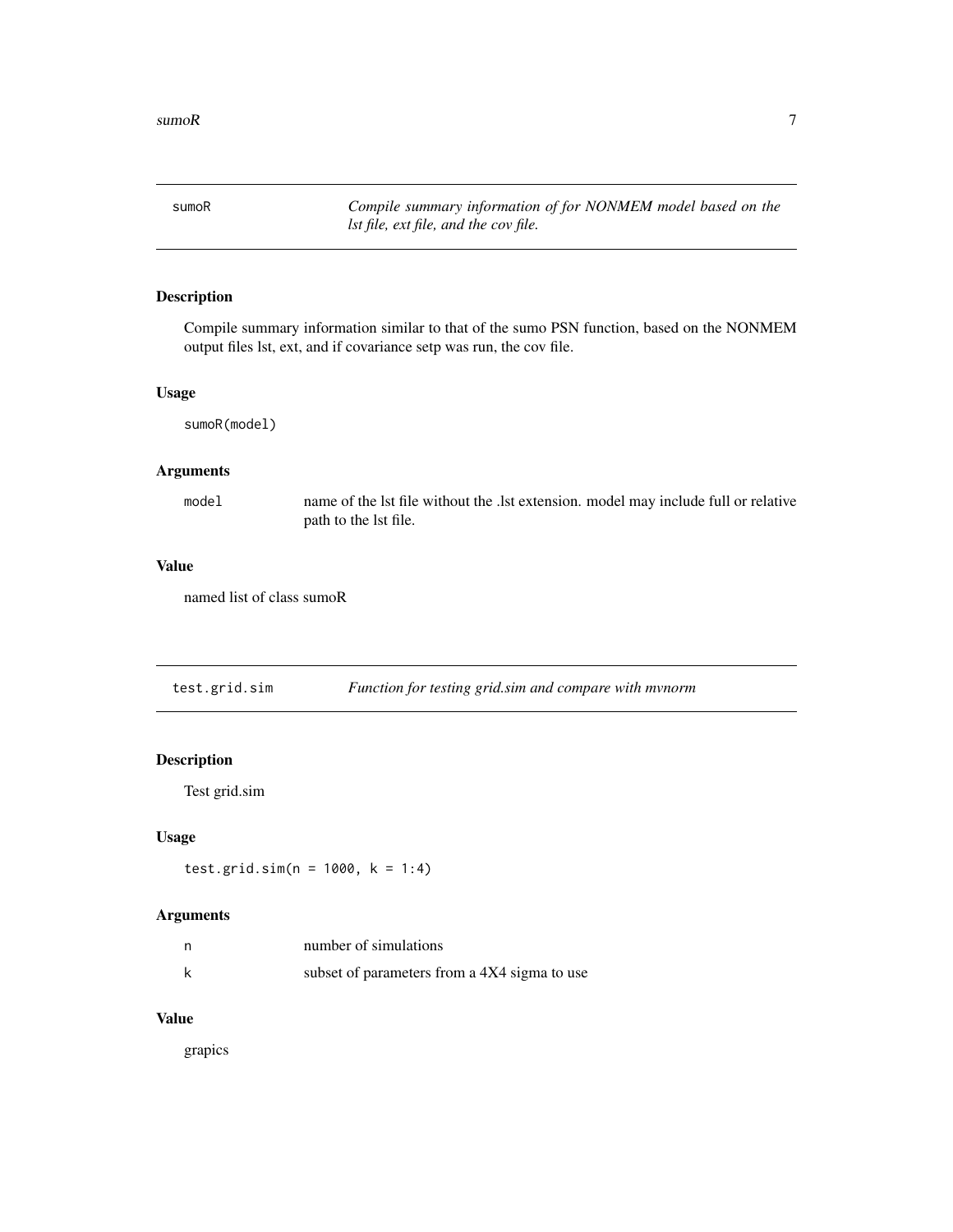8 vpcfig

#### Examples

```
## Not run:
require(lattice)
test.grid.sim(n=1000)
```
## End(Not run)

| r | г<br>ા |  |
|---|--------|--|
|   |        |  |
|   |        |  |
|   |        |  |

Visual Predictive Check (VPC) based on Perl-speaks-NONMEM (PsN) *generated VPC files*

# Description

This function creates VPC using output files from the vpc command in Pearl Speaks NONMEM (PsN). Graphs are generated using the lattice package with many arguments for plot settings are passed directly to the xyplot function and have the same flexibility as when used in xyplot.

#### Usage

```
vpcfig(vpcdir = NULL, vpctab = NULL, vpcresult = NULL,strata.names = NULL, strata.subset = NULL, percentile = 10,
 fy = function(y) { y \}, fx = function(x) { x \}, x lab = NULL,ylab = NULL, col.data = 8, cex.data = 0.3, pch.data = 3,
  col .line = <math>c("blue", "red", "blue"), lwd.line = c(1, 2, 1),lty.line = c(1, 1, 1), col.segm = c("lightblue", "pink", "lightblue"),
  alpha.segm = c(0.5, 0.5, 0.5), type = 3, ...)
```
# Arguments

| Path of directory of the VPC files                                                                                                                                    |
|-----------------------------------------------------------------------------------------------------------------------------------------------------------------------|
| Path to the vpctab-file                                                                                                                                               |
| Path to the vpcresult file.                                                                                                                                           |
| Character vector for strata names. Must have length equal to number of strata's<br>in vpc files, otherwise ignored.                                                   |
| Vector specifying subset of strata to use. Either a vector of index, e.g. strata.subset= $c(1,3)$ ,<br>or a character vector naming which strata to use. See details. |
| percentile to use, default=10 will display 10 Percentile argument must match<br>columns included in the vpcresult file.                                               |
| transformation function for y-axis, default to identity function $(f(y)=y)$ .                                                                                         |
| transformation function for x-axis, default to identity function $(f(x)=x)$                                                                                           |
| label for x-axis, default is IDV as found in vpcresultfile, passed to xyplot.                                                                                         |
| label for y-axis, default is DV as found in vpcresultfile, passed to xyplot.                                                                                          |
| color for data points, passed to xyplot, default=8                                                                                                                    |
| cex for data points, passed to xyplot, default=0.3                                                                                                                    |
|                                                                                                                                                                       |

<span id="page-7-0"></span>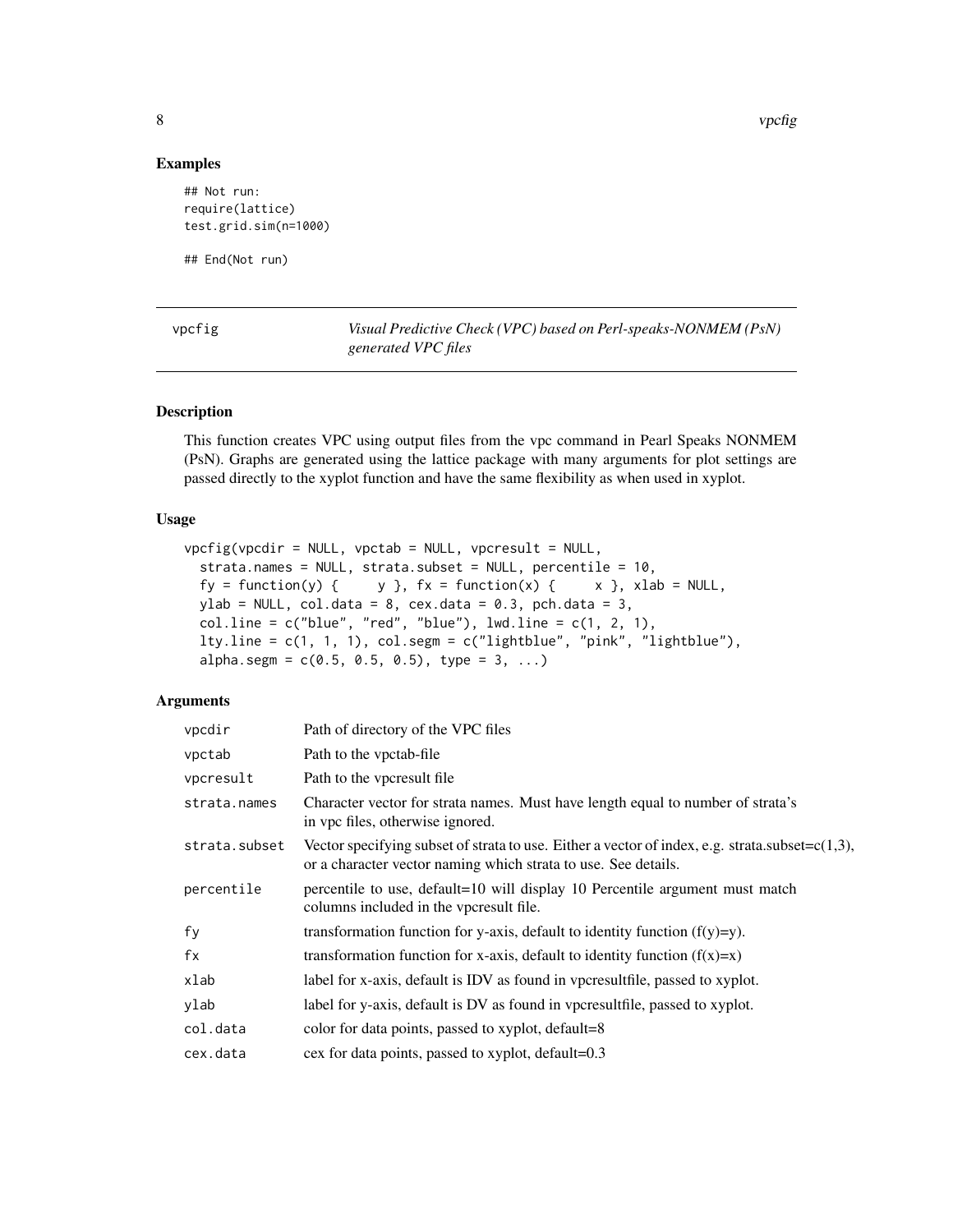vpcfig 9

| pch.data   | plot symbol (pch) for data points, passed to xyplot, default=3                                                                                                                                                                                                                                                         |
|------------|------------------------------------------------------------------------------------------------------------------------------------------------------------------------------------------------------------------------------------------------------------------------------------------------------------------------|
| col.line   | line color for low quartile, median, and high quartile of data, passed to xyplot,<br>default=c("blue","red","blue")                                                                                                                                                                                                    |
| lwd.line   | line width (lwd) for low quartile, median, and high quartile of data, passed to<br>xyplot, $default=c(1,2,1)$                                                                                                                                                                                                          |
| lty.line   | line type (lty) for low quartile, median, and high quartile of data, passed to<br>xyplot, $default=c(1,1,1)$                                                                                                                                                                                                           |
| col.segm   | Color of CI regions (low, median and high) for model, passed to xyplot, de-<br>fault=c("lightblue","pink","lightblue")                                                                                                                                                                                                 |
| alpha.segm | alpha of CI regions (low, median and high) for model, passed to xyplot, de-<br>fault= $c(0.5, 0.5, 0.5)$                                                                                                                                                                                                               |
| type       | type of VPC plot, 1=display model regions only, $2=$ as 1 + lines (low, median<br>and high) of data, $3 = as 2 + points$ for data type=0 can also be used and then no<br>grapg is produced but instead a list with 2 dataframes is returned. one for the<br>vpcresult and on for the observed data in the vpctab file. |
| $\cdots$   | Further arguments, passed to xyplot, e.g xlim and ylim axis limits, main for title<br>of plot, abline for adding reference lines, or scales for formatting axes, see help<br>files for xyplot. Note: col, cex, pch, lty, lwd, and alpha should not be used.<br>Instead use the corresponding arguments defined above.  |

#### Details

The lattice package is used for creating the VPC and vpcfig have functionality for e.g. modify names of strata, change layout of panels, use log-scale.

The data used is either specified by the directory of the PsN generated files, or by specifying the file names of both the vpctab-file and the vpcresult file. See examples 1 and 2 below.

Names of strata can be changed with the strata.names argument, if strata.names is NULL the names as specified in the vpcresult file are used.

strata.subset can be used to select a subset of strata, and or to change the order of stratas. Se example 3. NOTE: strata.subset is matched with strata.names unless strata.names=NULL. If strata.names=NULL then strata.subset is matched to names as specified in vpcresult file. Default is to use all strata's (strata.subset=NULL).

The fy and fx arguments can be used to alter the scale of data plotted. For example, using  $f_y=f$ unction(y)log(y+1) is a convenient way to get log-scale for y-axis but with an off-set to show any values==0. Proper y tick marks can then be set by using the xyplot argument scales.

#### Value

lattice object of VPC plot

# Examples

```
# Get path to the example files included in nonmem2R package
file1 <- system.file("extdata", "vpctab004.dat", package = "nonmem2R")
file2 <- system.file("extdata", "vpc_results.csv", package = "nonmem2R")
```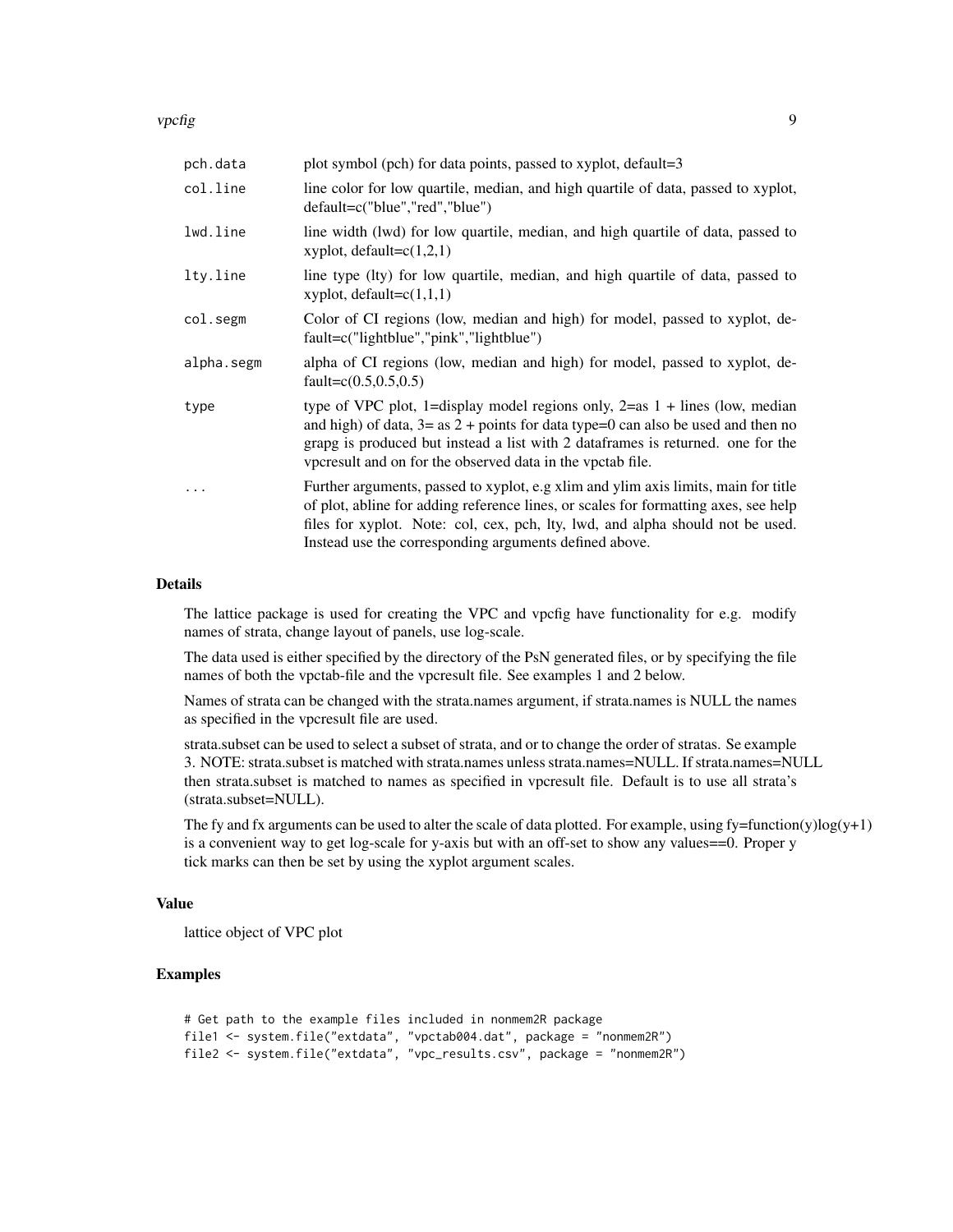```
# Ex 1, produce VPC with default setting, here specifying both vpctab and vpcresult
vpcfig(vpctab=file1,vpcresult=file2)
```
## Not run: # Ex 2, produce VPC with default setting, here specifying only directory of vpc files path1<-gsub("vpctab004.dat","",file1) vpcfig(vpcdir=path1)

```
## End(Not run)
```

```
# Ex 3, produce VPC with i) modifies strata names, ii) strata in reverse order, and
# iii) labels
strata.names<-c("Group A","Group B")
xlab<-"Time after dose (hrs)"
ylab<-"Plasma Conc(mmol/L)"
vpcfig(vpctab=file1,vpcresult=file2,strata.names=strata.names,strata.subset=2:1,
       xlab=xlab,ylab=ylab)
```